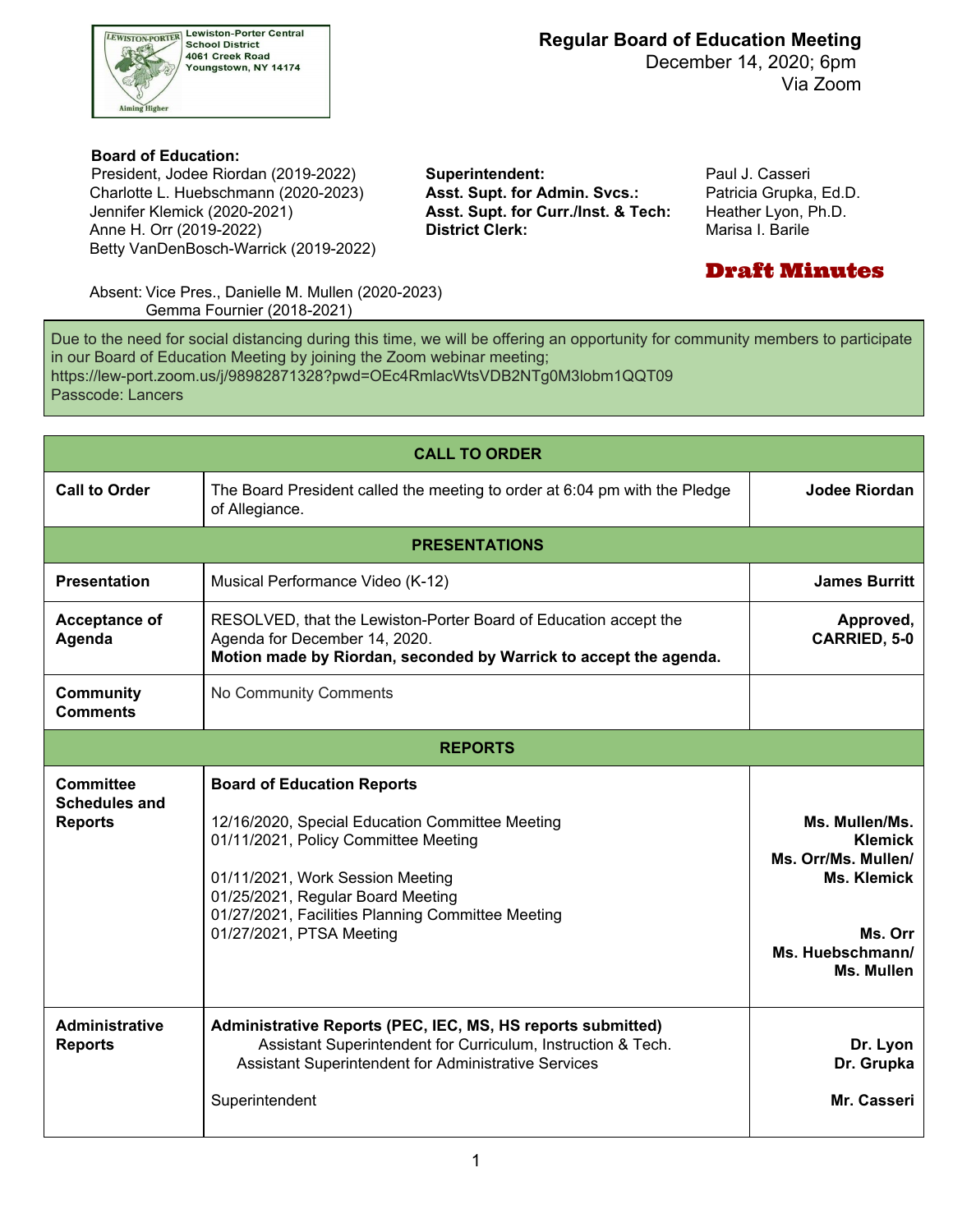

 December 14, 2020; 6pm Via Zoom

| <b>PRESENTATIONS</b>                                        |                                                                                                                                                                                                                                                                                                                                                                         |                                                                         |  |  |  |  |  |
|-------------------------------------------------------------|-------------------------------------------------------------------------------------------------------------------------------------------------------------------------------------------------------------------------------------------------------------------------------------------------------------------------------------------------------------------------|-------------------------------------------------------------------------|--|--|--|--|--|
| <b>Presentation</b>                                         | Building Condition Survey and 5-Year Facilities Plan                                                                                                                                                                                                                                                                                                                    | <b>Brad Vaillancourt,</b><br><b>Trautman Associates</b>                 |  |  |  |  |  |
|                                                             | <b>BOARD OF EDUCATION INFORMATION</b>                                                                                                                                                                                                                                                                                                                                   |                                                                         |  |  |  |  |  |
| <b>Board Member</b><br><b>Comments</b>                      |                                                                                                                                                                                                                                                                                                                                                                         | C. Huebschmann<br>J. Klemick<br>A.Orr<br><b>B.</b> Warrick<br>J.Riordan |  |  |  |  |  |
|                                                             | <b>DISTRICT OPERATIONS</b>                                                                                                                                                                                                                                                                                                                                              |                                                                         |  |  |  |  |  |
| <b>Minutes</b>                                              | RESOLVED, that the Lewiston-Porter Board of Education approve the<br>Minutes from the November 23, 2020, Regular Board meeting, as<br>submitted by the District Clerk.<br>Motion made by Riordan, seconded by Orr to approve M-1.                                                                                                                                       | M-1<br>Approved,<br><b>CARRIED, 5-0</b>                                 |  |  |  |  |  |
| <b>Minutes</b>                                              | RESOLVED, that the Lewiston-Porter Board of Education approve the<br>Minutes from the December 4, 2020, Special Board meeting, as submitted<br>by the District Clerk.<br>Motion made by Riordan, seconded by Huebschmann to approve M-2.                                                                                                                                | $M-2$<br>Approved,<br><b>CARRIED, 5-0</b>                               |  |  |  |  |  |
| <b>Consent Agenda</b><br>for Financial<br><b>Operations</b> | RESOLVED, that the Lewiston-Porter Board of Education approve the<br>following, Items NF-1 through NF-4, in the financial consent agenda as<br>submitted by the Administration:<br><b>Budget Status Reports</b><br><b>Treasurer's Report</b><br><b>Claims</b><br><b>Transfer History</b><br>Motion made by Riordan, seconded by Huebschmann to approve NF-1<br>to NF-4. | $NF-1$<br>$NF-2$<br>$NF-3$<br>$NF-4$<br>Approved,<br>CARRIED, 5-0       |  |  |  |  |  |
|                                                             | <b>OLD BUSINESS</b>                                                                                                                                                                                                                                                                                                                                                     |                                                                         |  |  |  |  |  |
| <b>No Old Business</b>                                      |                                                                                                                                                                                                                                                                                                                                                                         |                                                                         |  |  |  |  |  |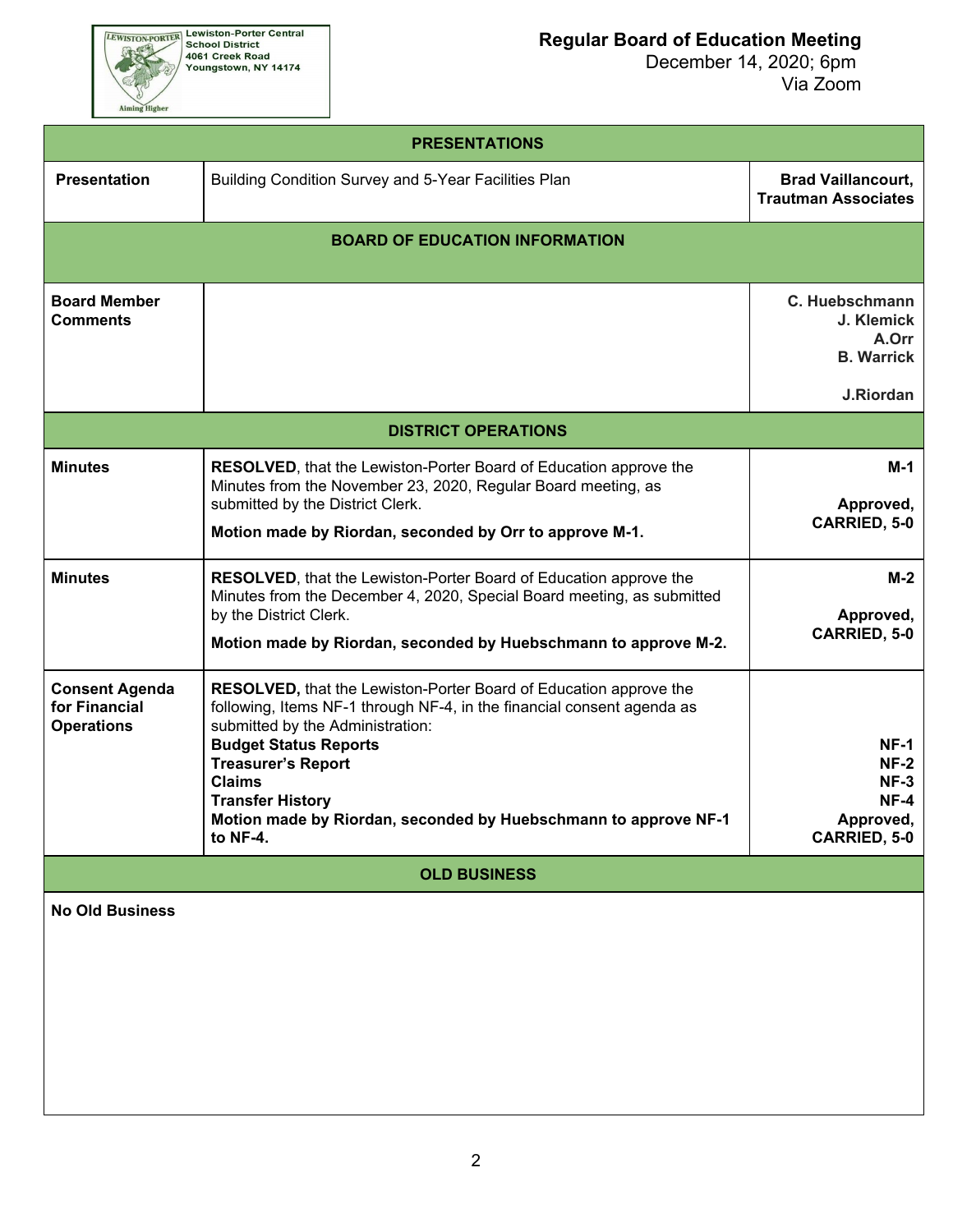December 14, 2020; 6pm Via Zoom



EEWISTON-PORTER Lewiston-Porter Central<br>School District<br>4061 Creek Road<br>Youngstown, NY 14174

# **NEW BUSINESS - ADMINISTRATION**

| <b>Policy Revision</b><br><b>Acceptance of the</b><br><b>Second Reading</b>                                                                                                      | <b>RESOLVED, at the second reading, that the Lewiston-Porter Board of</b><br>Education approve the following policies;<br>Policy 5676, Privacy and Security for Student Data and Teacher and<br><b>Principal Data</b><br>Policy 7100, Elementary and Secondary Students: General<br>Policy 7110, Comprehensive Student Attendance Policy<br>Policy 7111, Early Release of Students from School<br>Policy 7410, Extracurricular Activities<br>Policy 7411, School Sponsored Student Publications and Activities<br>Policy 7415, Extracurricular Policy - Grades 9-12<br>Policy 7420, Sports and the Athletic Program<br>Policy 7430, Contests for Students, Student Awards and Scholarships<br>Policy 7440, Student Voter Registration and Pre-Registration<br>Policy 7450, Fundraising by Students<br>Policy 7470, School Photographs<br>Motion made by Riordan, seconded by Warrick to approve NA-1. | <b>NA-1</b><br>Approved,<br><b>CARRIED, 5-0</b> |
|----------------------------------------------------------------------------------------------------------------------------------------------------------------------------------|-------------------------------------------------------------------------------------------------------------------------------------------------------------------------------------------------------------------------------------------------------------------------------------------------------------------------------------------------------------------------------------------------------------------------------------------------------------------------------------------------------------------------------------------------------------------------------------------------------------------------------------------------------------------------------------------------------------------------------------------------------------------------------------------------------------------------------------------------------------------------------------------------------|-------------------------------------------------|
| Approval of the<br><b>Emergency Project</b><br>at the Primary<br><b>Education Center</b>                                                                                         | RESOLVED, upon the recommendation of the Assistant Superintendent for<br>Administrative Services, that the Lewiston-Porter Board of Education approve<br>the Emergency Project to provide crawl space ventilation at the Primary<br><b>Education Center.</b><br>Motion made by Riordan, seconded by Warrick to approve NA-2.                                                                                                                                                                                                                                                                                                                                                                                                                                                                                                                                                                          | <b>NA-2</b><br>Approved,<br><b>CARRIED, 5-0</b> |
| Approval of the<br>revised 2020-2021<br>calendar                                                                                                                                 | RESOLVED, upon the recommendation of the Superintendent of Schools,<br>that the Lewiston-Porter Board of Education approve the revised 2020-2021<br>school calendar.<br>Motion made by Riordan, seconded by Huebschmann to approve NA-3.                                                                                                                                                                                                                                                                                                                                                                                                                                                                                                                                                                                                                                                              | $NA-3$<br>Approved,<br><b>CARRIED, 5-0</b>      |
| <b>Approval of the</b><br><b>Seamless Summer</b><br><b>Food Service</b><br>Program<br><b>Solicitation for</b><br><b>Personal Touch</b><br><b>Food Service</b><br><b>Contract</b> | <b>RESOLVED</b> , upon the recommendation of the Assistant Superintendent for<br>Administrative Services, that the Lewiston-Porter Board of Education approve<br>the Seamless Summer Food Service Program Solicitation for<br>Personal Touch Food Service Contract for the 2020-2021 school year.<br>Motion made by Riordan, seconded by Warrick to approve NA-4.                                                                                                                                                                                                                                                                                                                                                                                                                                                                                                                                     | $NA-4$<br>Approved,<br>CARRIED, 5-0             |